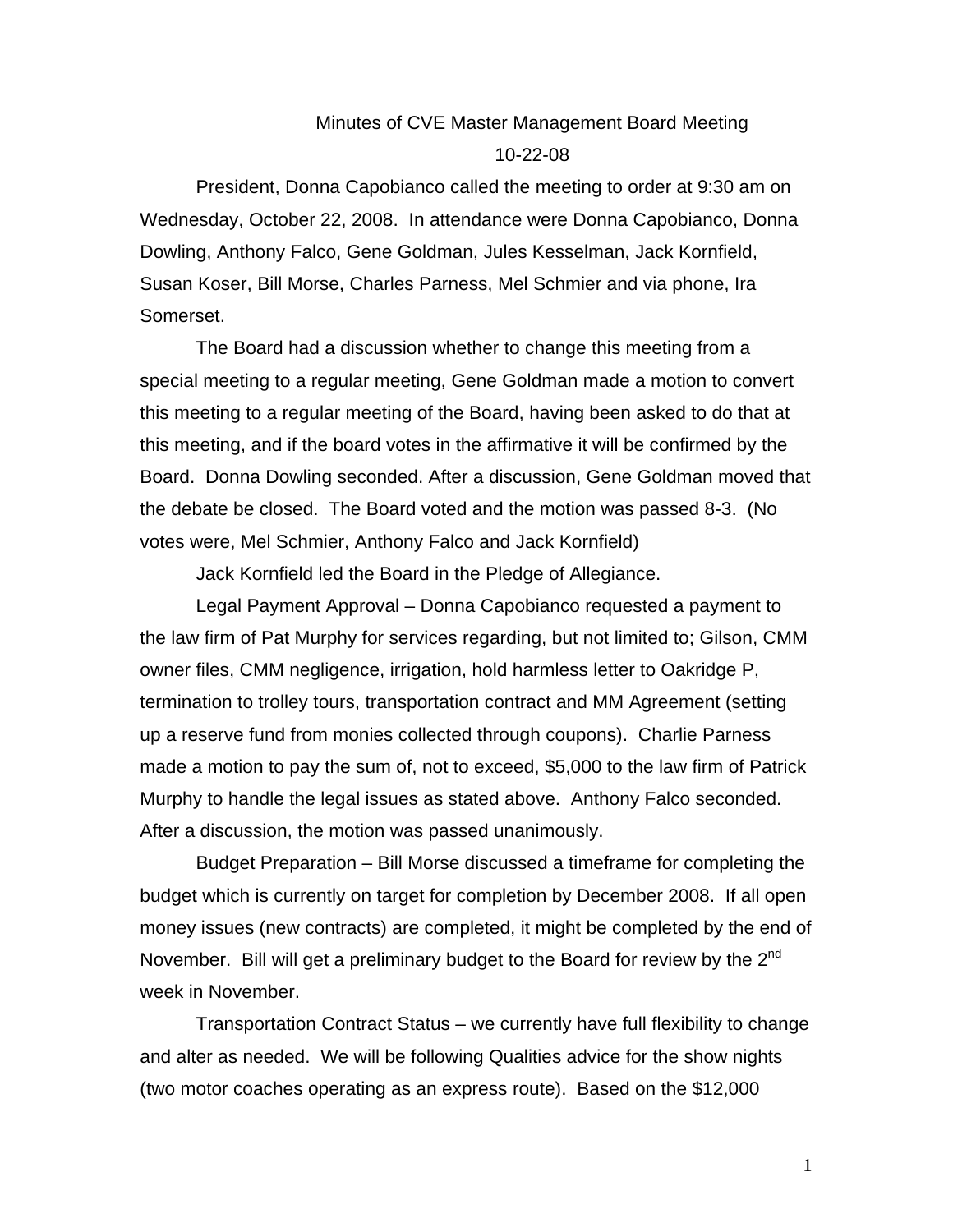receiving back from Quality to store the motor coaches on site, and the additional cost for the additional motor coaches during show nights, there was a 1.5% increase which was within the 3% flexibility approved by the Board. When the contract is completed, the Board will receive copies. After a discussion on the transportation contract, Bill Morse made a motion to close the discussion, Gene Goldman seconded. (Motion passed 10-1) (No vote was Jack Kornfield).

Irrigation Project Status – the Board discussed the current situation with Irrigation Design Group (IDG). The problem is that Century Service Systems (CSS) is not following through in their agreement to front end the IDG project to ensure the system is operational for IDG to test. IDG is finding many valves and pipes buried and broken and verifies the system is in very poor condition and has been poorly maintained. IDG was asked by Donna and did submit (Board sent copy) a proposal to cover the front end work if CSS does not comply.

Donna reminded the Board the IDG project is only a first step being made to test the system and then present options and recommendation on what needs to be done to convert the system from manual to automated. No further contracts or actions are scheduled.

The Board discussed other alternative irrigation system installations. Tony D'Amato from Seacrest and Dan Cruz from CenDeer properties were in attendance. Mr. D'Amato explained that Seacrest is an Irrigation/Maintenance and Management Company and they have been involved with many companies and communities in irrigation renovations such as CV in WPB. He also stated that CVWPB incurred similar problems as CVE currently has, and a lot of problems are unforeseen as they are in the ground. Seacrest got involved and renovated their entire system. The outcome was that they teamed with another company, Treasure Coast, to renovate the entire system on a time and materials basis, which is most often the way it is done. Everything was renovated and completed on time, on budget and Seacrest financed the project. This project took about 2.5 years at a cost of approx \$2million. Dan Cruz with CenDeer Corporation also spoke to the Board and explained projects he is working on in Pembroke Pines and West Palm Beach. He agreed that working on a time and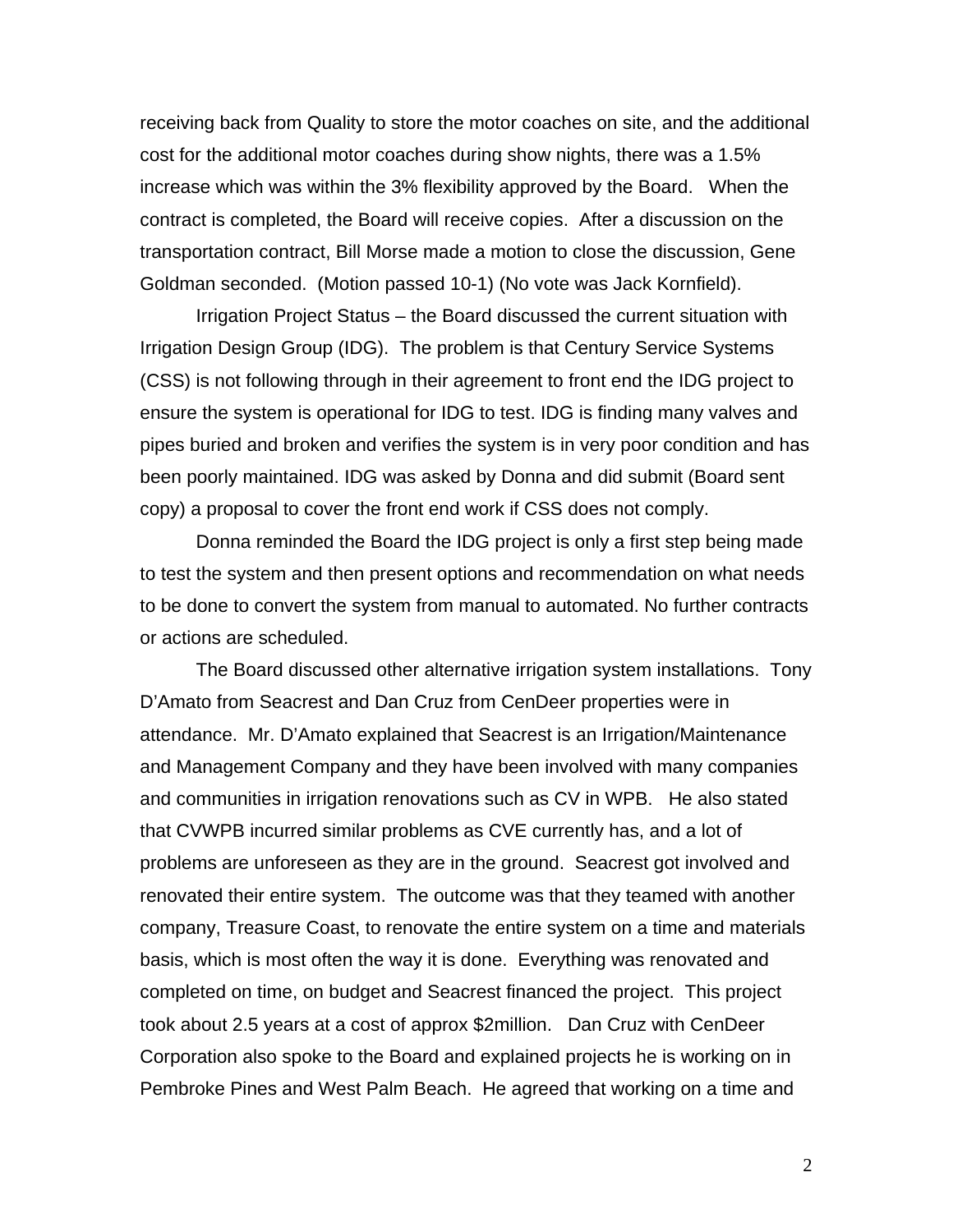material, design and build basis is more cost effective for the community but some of his projects ran over budget.

D'Amato and Cruz explained that you would still need to have done what IDG is doing. Then if you go with design/build, you start from the pump to make sure that the pump would be able to contain the pressure, then follow it to the water supply and work your way up to each building. Changes to valves/pumps would be made as they build and all work would be on a time and materials basis.

Gene Goldman commented that nothing either Tony D'Amato or Dan Cruz said changes the need to have the IDG project done, and both Tony and Dan concurred.

After a thorough discussion, Donna Capobianco suggested to the Board that we get a proposal from Seacrest stating what they would do to front end the work for IDG to compare to the IDG proposal, in the event CSS does not do their job.

Charlie Parness suggested that if CSS does not perform the front end work, we suspend IDG from doing any further work at this time, wait to get the proposal back from Seacrest and then we will decided whether to go forward with IDG, go with Seacrest or someone else.

Jack Kornfield made a motion to consult with our attorney on whether we can suspend the contract we have with IDG. Mel Schmier seconded. After a discussion, the motion was passed unanimously.

Donna Capobianco will contact IDG and let them know that the Board is investigating their proposal and will let them know how MM will proceed. Donna stated that the Irrigation Committee headed by Ira Somerset will continue for now.

Anthony Falco made a motion to get the existing system up and running by getting bids in from Seacrest. Anthony withdrew his motion.

3